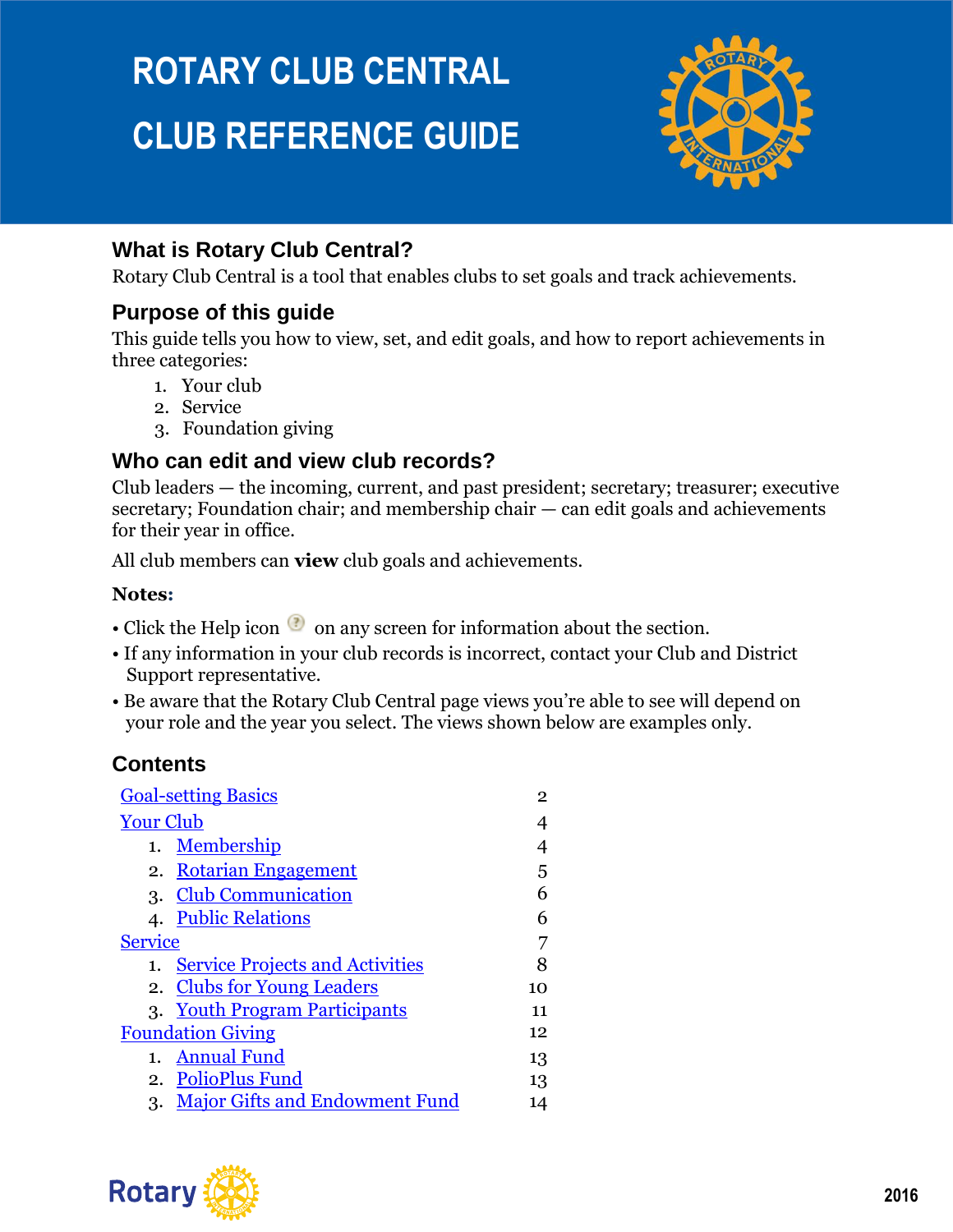# <span id="page-1-0"></span>**Goal-setting Basics**

Below **Trends** in each category is the **Goals and Progress** section, where you can either **EDIT** or **VIEW** each goal.

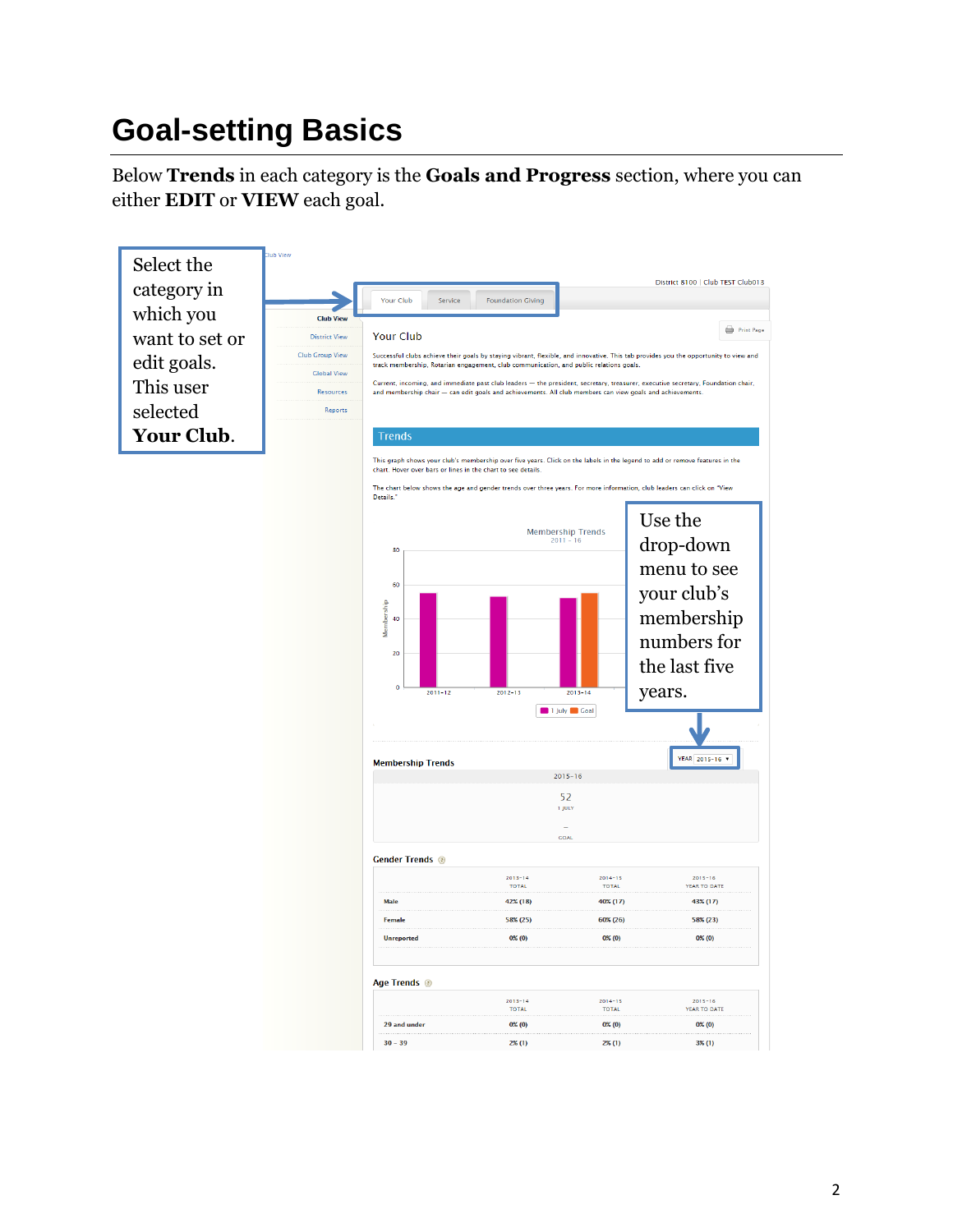## <span id="page-2-0"></span>**Goals and Progress**

Current, incoming, and immediate past club leaders can click "Edit" to set goals and achievements. All club members can click "View" to see goal details.



 $\heartsuit$  Details

|            | $2016 - 17$<br><b>GOAL</b> |
|------------|----------------------------|
| Membership | $\overline{\phantom{0}}$   |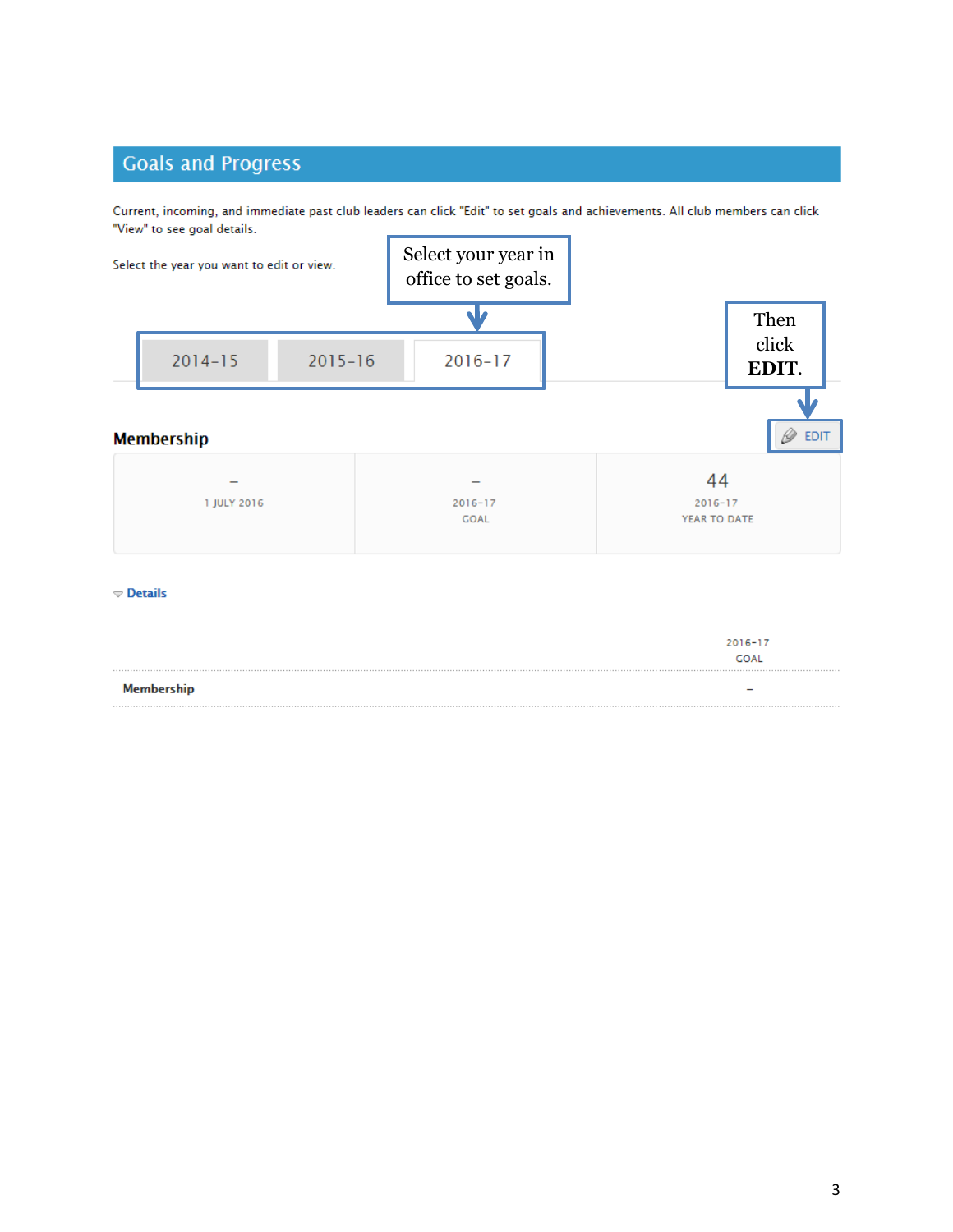# **Your Club**

## <span id="page-3-0"></span>**Membership**

The club's existing and new members count, and achievement totals are populated from Rotary data. After entering this and all other goals, click SAVE.

### Membership

Set a goal for the total number of members you would like your club to have by the end of the year. Base your number on the 1 July start figure below, which is RI's official member count for your club.

A dash(-) indicates the official 1 July start figure for your goal-setting year is not yet available. ৶

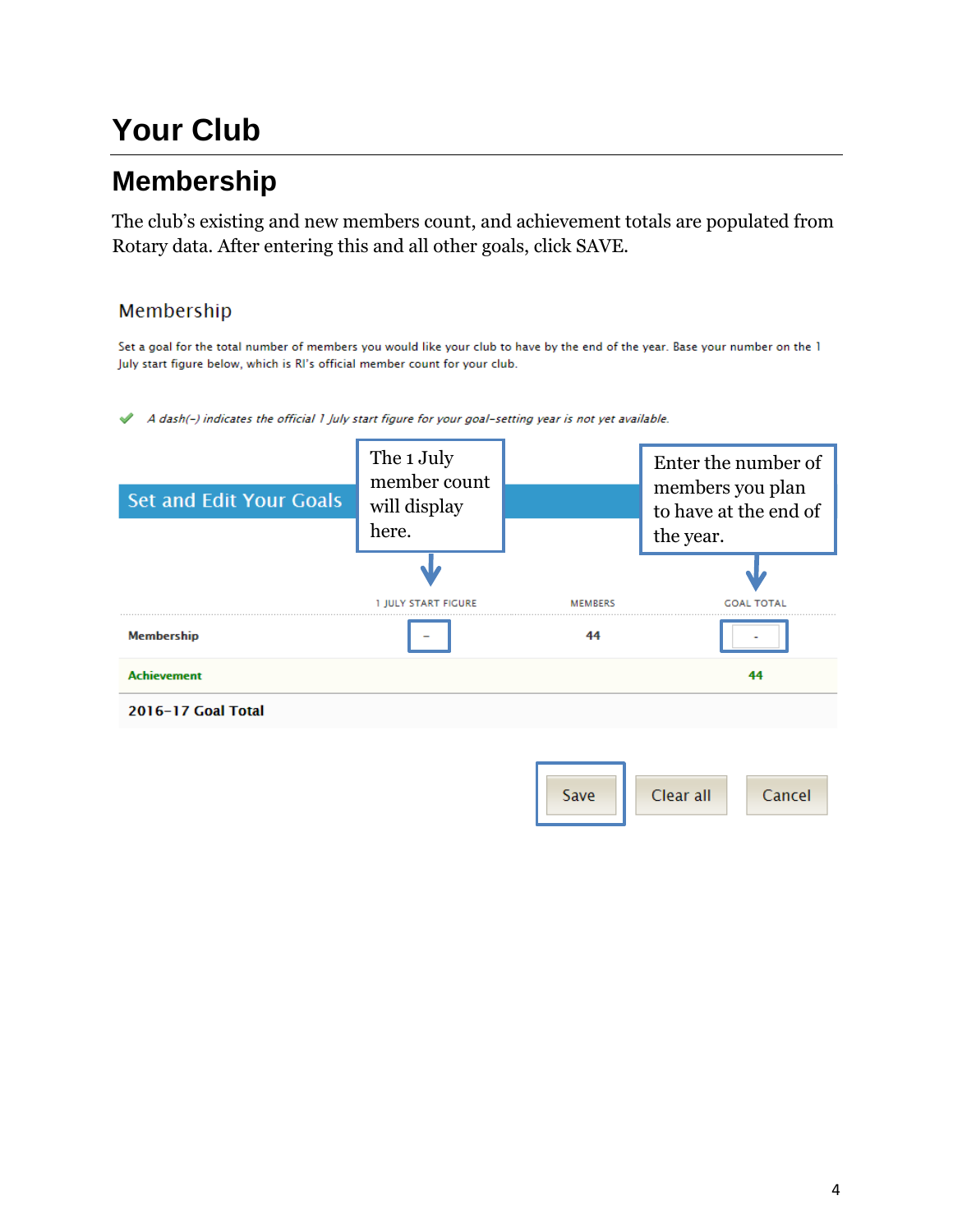## <span id="page-4-0"></span>**Rotarian Engagement**

Review all the activities listed, and then enter the percentage or total number of members you plan to have engaged in club activities during the year. Your previous year's achievement is supplied by Rotary.

### Rotarian Engagement @

Set your goal for the number of members who will be involved in the following activities. You have the option to enter your goal as a percentage or as a number. Whichever you choose, the other option will generate automatically.

Note: the number in the "Previous Year" column is the goal set by the previous year's club officers. The "Members" column is the number of members as of the date the goal is set.

| <b>Set and Edit Your Goals</b>                                     | Year-to-date member<br>count is supplied by<br>Rotary. This number<br>freezes on the day the<br>goal is set. |                | Enter the percentage<br>OR number of<br>members you plan to<br>have involved in each<br>activity listed. |                           |                   |
|--------------------------------------------------------------------|--------------------------------------------------------------------------------------------------------------|----------------|----------------------------------------------------------------------------------------------------------|---------------------------|-------------------|
|                                                                    | <b>PREVIOUS YEAR</b>                                                                                         | <b>MEMBERS</b> |                                                                                                          | PERCENTAGE                | <b>GOAL TOTAL</b> |
| Members participating in club service<br><b>activities</b>         |                                                                                                              | 44             |                                                                                                          | 102<br>$\frac{9}{6}$      | 45                |
| <b>Achievement</b>                                                 |                                                                                                              |                |                                                                                                          |                           |                   |
| <b>Members sponsoring new Rotarians</b>                            |                                                                                                              | 44             |                                                                                                          | $\boldsymbol{\%}$         |                   |
| <b>Achievement</b>                                                 |                                                                                                              |                |                                                                                                          |                           |                   |
| <b>Members in leadership development</b><br>programs or activities |                                                                                                              | 44             |                                                                                                          | $\mathbf{\mathbf{z}}$     |                   |
| <b>Achievement</b>                                                 |                                                                                                              |                |                                                                                                          |                           |                   |
| <b>Members in Rotarian Action Groups</b>                           |                                                                                                              | 44             |                                                                                                          | $\chi$                    |                   |
| <b>Achievement</b>                                                 |                                                                                                              |                |                                                                                                          |                           |                   |
| <b>Members in Rotary Fellowships</b>                               |                                                                                                              | 44             |                                                                                                          | $\chi$                    |                   |
| <b>Achievement</b>                                                 |                                                                                                              |                |                                                                                                          |                           |                   |
| <b>Members attending district conference</b>                       |                                                                                                              | 44             |                                                                                                          | $\boldsymbol{\mathsf{x}}$ |                   |
| <b>Achievement</b>                                                 |                                                                                                              |                |                                                                                                          |                           |                   |
| <b>Committee chairs attending district</b><br>assembly             |                                                                                                              | 44             | number                                                                                                   | Enter the                 |                   |
| <b>Achievement</b>                                                 |                                                                                                              |                |                                                                                                          | achieved.                 |                   |
| 2016-17 Goal Total                                                 |                                                                                                              |                |                                                                                                          |                           | 45                |

Clear all Cancel Save

5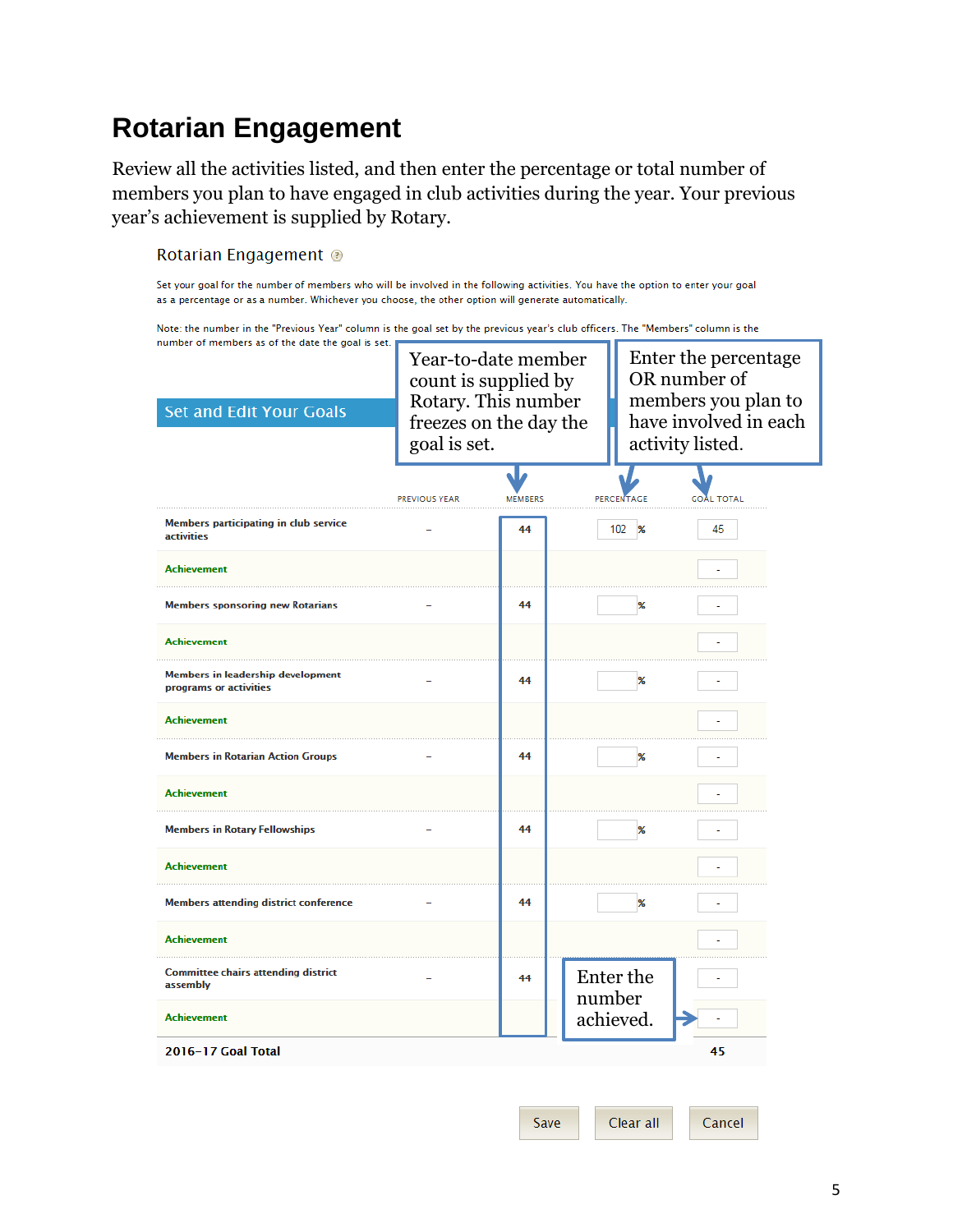## <span id="page-5-0"></span>**Club Communication**

### **Club Communication**

<span id="page-5-1"></span>Effective communication strengthens a club's involvement in the community and ensures all members are informed about club activities. Set these goals and report your club achievements throughout the year.



## **Public Relations**

### **Public Relations**

Effective public relations campaigns build positive and strong relationships with their audiences. Creating a positive image for Rotary is the responsibility of every Rotarian, both locally and globally.

| <b>Set and Edit Your Goals</b>                                                                                                                                                              |                      |                               |                                               |
|---------------------------------------------------------------------------------------------------------------------------------------------------------------------------------------------|----------------------|-------------------------------|-----------------------------------------------|
| Number of times we update our website or social media accounts per month<br><b>Achievement</b><br>Number of media stories (broadcast and/or print) covering our club's projects per<br>year | <b>PREVIOUS YEAR</b> | <b>GOAL TOTAL</b>             | Enter<br>your<br>goal<br>for<br>each<br>item. |
| <b>Achievement</b>                                                                                                                                                                          |                      |                               |                                               |
| We use RI produced advertising/public service materials<br><b>Achievement</b>                                                                                                               | <b>YES</b>           | Enter the number<br>achieved. |                                               |
|                                                                                                                                                                                             | Clear all<br>Save    | Cancel                        |                                               |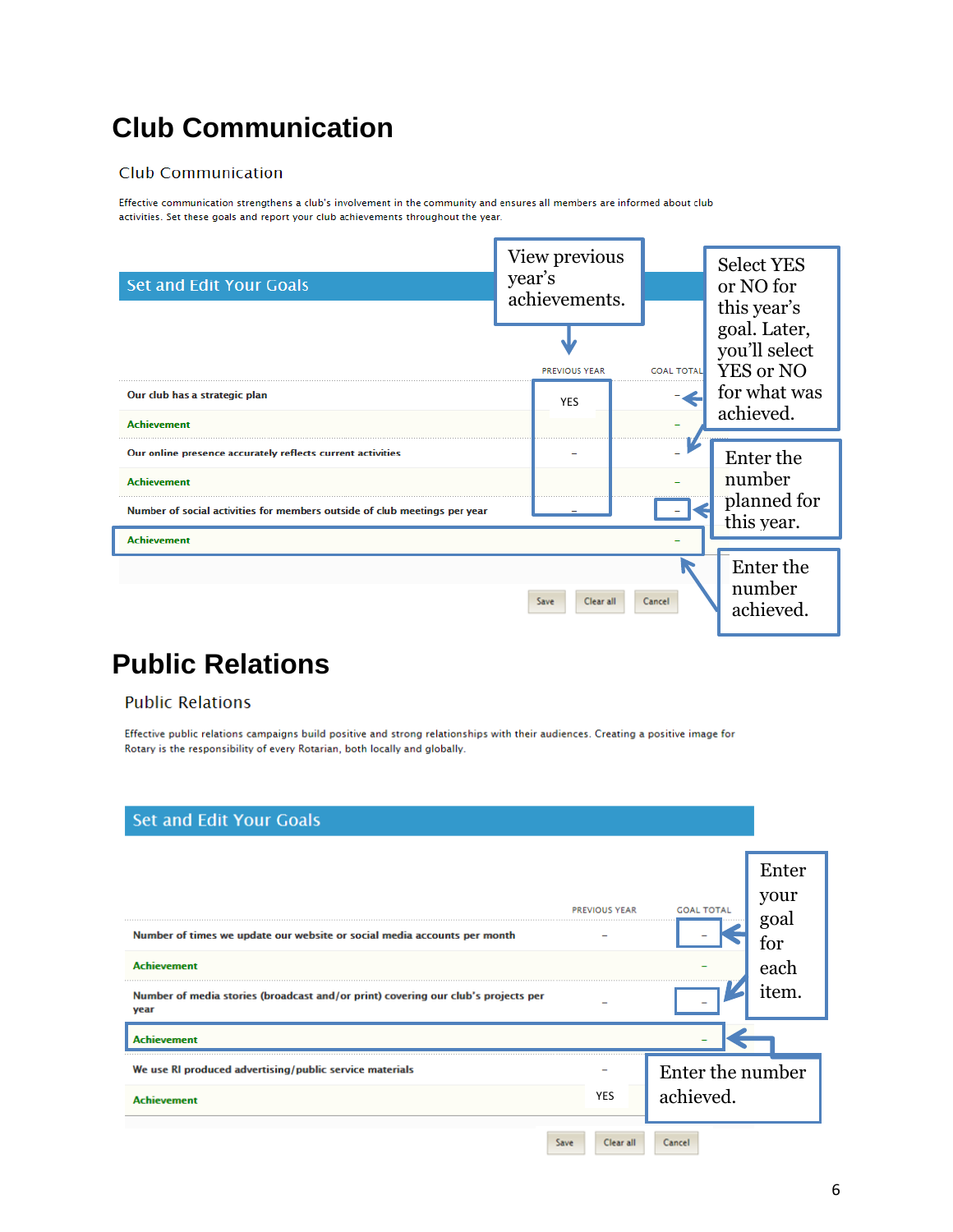## <span id="page-6-0"></span>**Service**

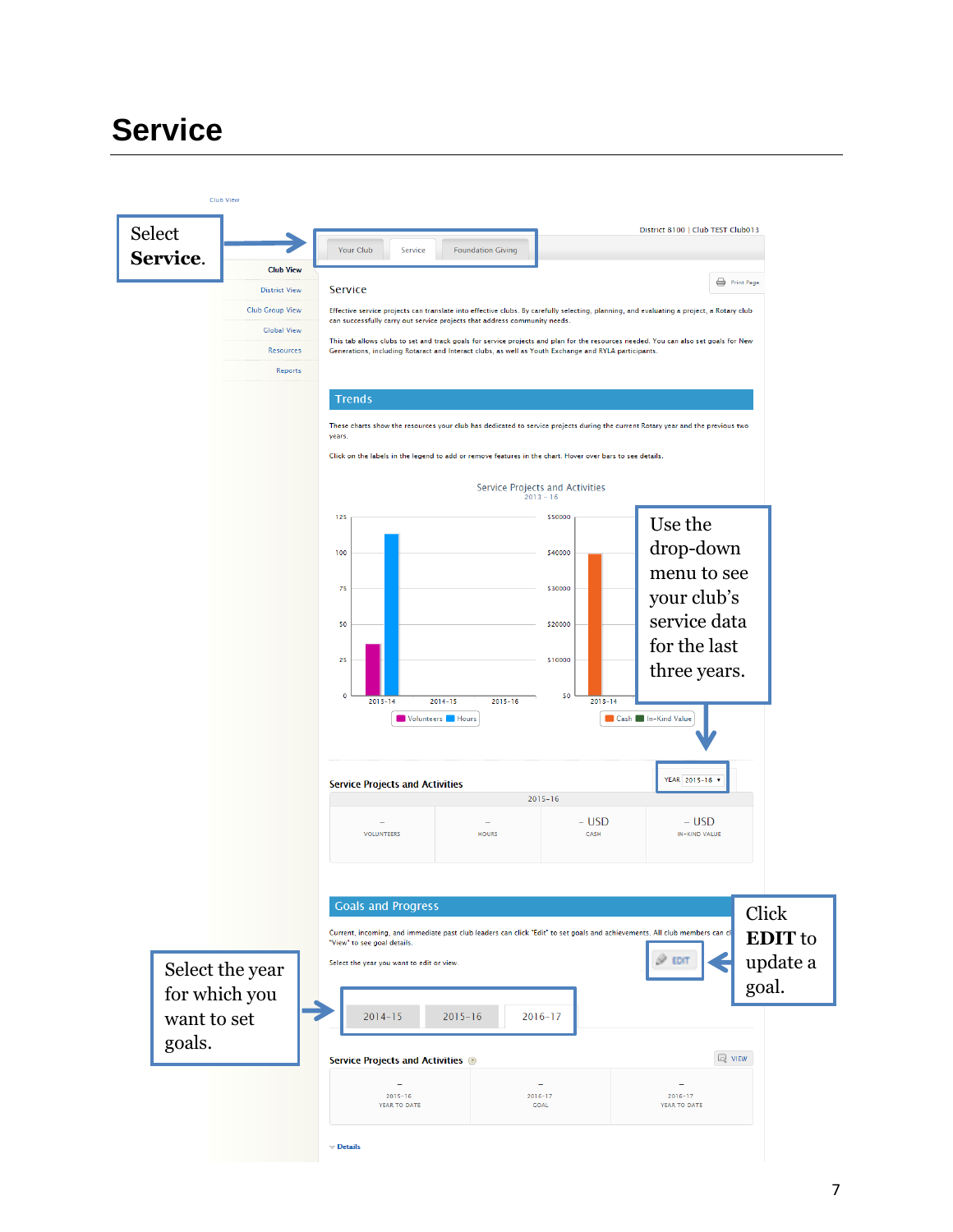## <span id="page-7-0"></span>**Service Projects and Activities**

### Service Projects and Activities

Enter the number of service projects and activities your club plans to conduct during the Rotary year. Estimate the resources and<br>funding each project will require, choose a project category, and identify partners.

Once a project is complete, report the actual resources to see you club's impact. Use this information to improve planning for<br>future projects.

| <b>Set and Edit Your Goals</b>                                                                                                                    |                                                                                                                                                                                                |
|---------------------------------------------------------------------------------------------------------------------------------------------------|------------------------------------------------------------------------------------------------------------------------------------------------------------------------------------------------|
| <b>PREVIOUS YEAR</b><br><b>Service Projects and Activities</b><br>Achievement                                                                     | This number will be<br><b>GOAL TOTAL</b><br>supplied based on<br>5<br>the number of<br>service projects you<br>check as <b>Achieved</b><br>Expand All   Close All<br>below.<br><b>X</b> Delete |
| Title<br>(maximum 50 characters)                                                                                                                  |                                                                                                                                                                                                |
| <b>Bike to End Polio</b>                                                                                                                          | <b>Achieved</b>                                                                                                                                                                                |
| <b>Summary</b><br>(maximum 100 characters)<br>Annual fundraiser hosted by our club to raise funds for End Polio Now.<br>30 - characters remaining |                                                                                                                                                                                                |
| <b>Expand Project View</b>                                                                                                                        | Click to add more details.                                                                                                                                                                     |
| <b>PROJECTED RESOURCES</b>                                                                                                                        |                                                                                                                                                                                                |
| <b>Total volunteer hours</b><br>Number of volunteers<br>Cash contributions (USD)<br>300<br>25<br>5000                                             | Enter the<br>resources you<br>think you will                                                                                                                                                   |
| <b>In-kind donations</b>                                                                                                                          | need for the                                                                                                                                                                                   |
| Total value (USD)<br><b>Type</b><br>Quantity                                                                                                      | project.                                                                                                                                                                                       |
| 1000<br><b>Water bottles</b><br>500<br>+                                                                                                          |                                                                                                                                                                                                |
| Click to add projected details like<br><b>Details</b><br>project partners and area of focus.<br><b>ACTUAL RESOURCES</b>                           |                                                                                                                                                                                                |
| <b>Total volunteer hours</b><br>Number of volunteers<br>Cash contributions (USD)                                                                  | Enter the                                                                                                                                                                                      |
| 500<br>100<br>2000                                                                                                                                | resources                                                                                                                                                                                      |
| <b>In-kind donations</b>                                                                                                                          | actually used<br>for the                                                                                                                                                                       |
| Total value (USD)<br>Quantity<br><b>Type</b>                                                                                                      | project.                                                                                                                                                                                       |
| <b>Water bottles</b><br>1000<br>2000                                                                                                              |                                                                                                                                                                                                |
| 5<br>100<br>$\ddot{}$<br><b>Banners</b>                                                                                                           |                                                                                                                                                                                                |
| <b>Project Status</b><br>Note: At least one "actual resou<br>top of the page.<br>Achieved<br><b>Details</b>                                       | Clicking <b>Achieved</b> will add this to the count at the<br>Click to add details like project partners and area of focus.                                                                    |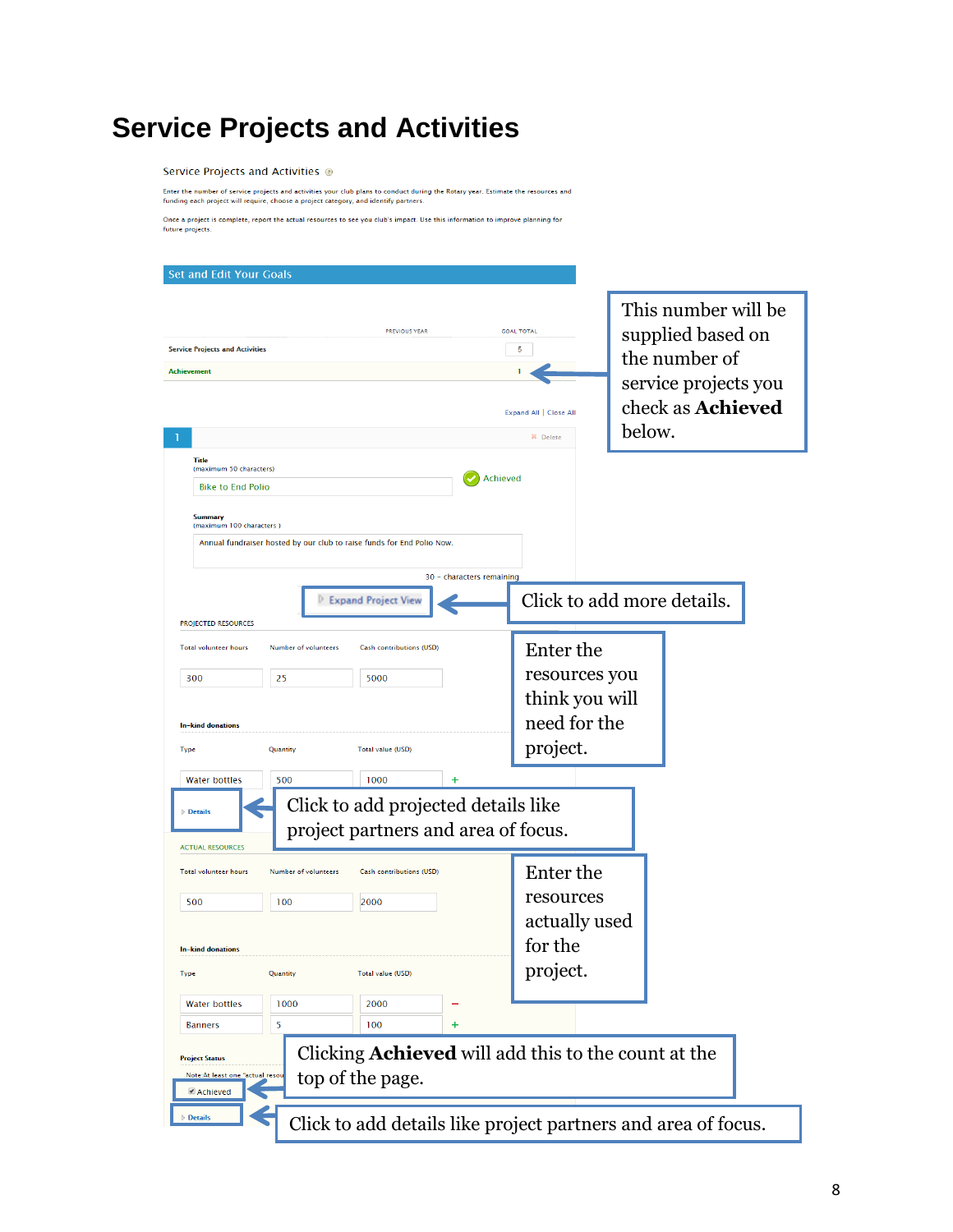| When you Add a new<br><b>project</b> , you will be<br>taken to the screen<br>shown below. This is a<br>list of your club's projects<br>in Showcase and Rotary<br>Grants.<br>Your Club<br>Service | Add a new project<br>View and Add from Existing Projects List<br><b>Foundation Giving</b>                                                                                                                                                                                                                                                                              | Save<br>Cancel<br>District 6450   Club TEST Club013                                                             |
|--------------------------------------------------------------------------------------------------------------------------------------------------------------------------------------------------|------------------------------------------------------------------------------------------------------------------------------------------------------------------------------------------------------------------------------------------------------------------------------------------------------------------------------------------------------------------------|-----------------------------------------------------------------------------------------------------------------|
| Is your project already listed?<br><b>Existing Projects</b>                                                                                                                                      | Review the list of service projects that have been entered in other online systems, such as §<br>projects you want to include in your club's plan for the year to save time and prevent duplid<br><b>District 6450 Rotary Partners for Peace</b><br>Rotary Partners for Peace working together to bring peace<br>Start date: 12 May 2012<br>End date: 31 December 2016 | Check the <b>Import</b> box,<br>then click Continue.<br>The project will be<br>added to Rotary Club<br>Central. |

0 project(s) selected to import

Source: Showcase View

Scroll through the list before adding a new project. If you don't want to import a project, click continue.

| Cancel | Continue |
|--------|----------|
|--------|----------|

Import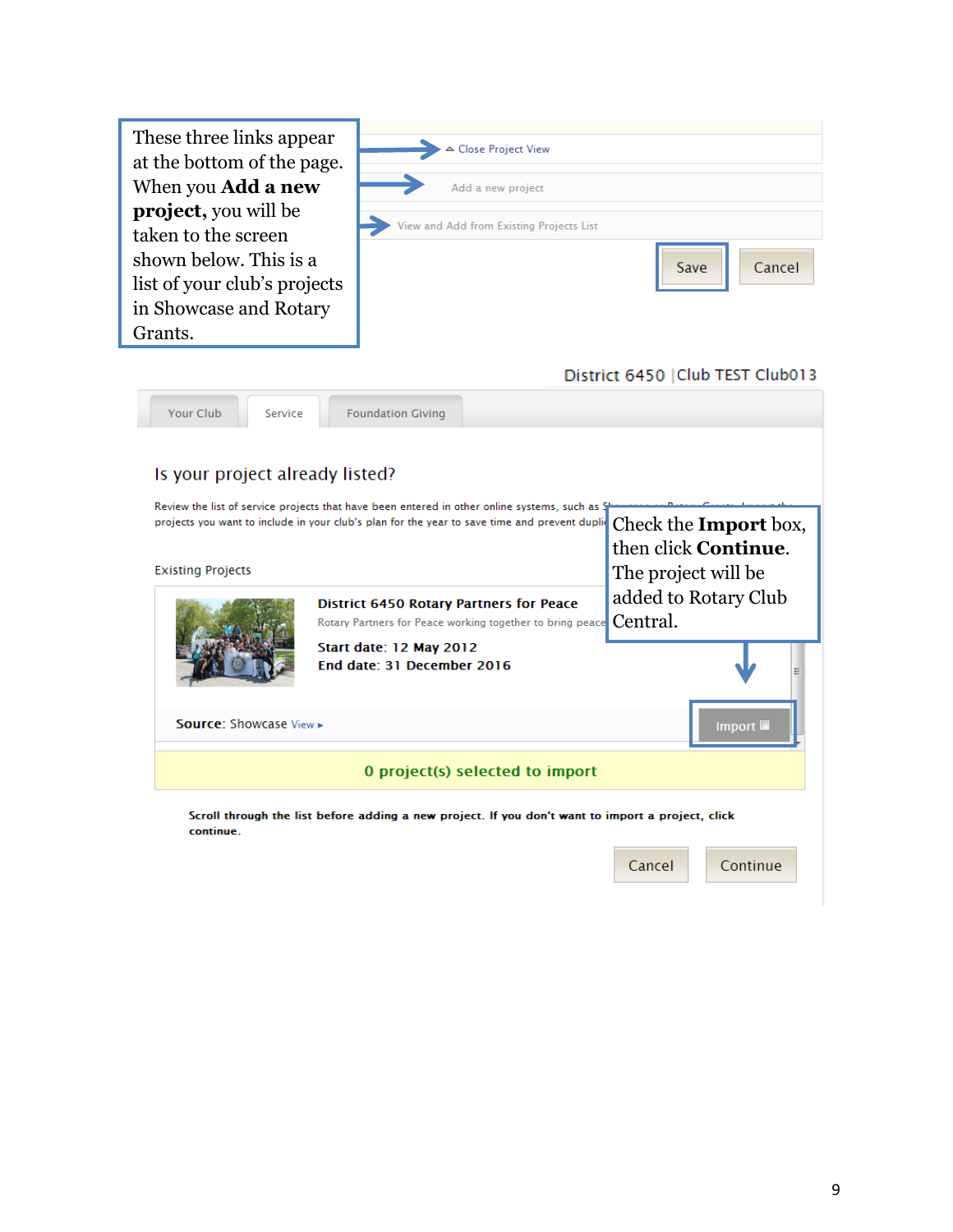## <span id="page-9-0"></span>**Clubs for Young Leaders**

To set Clubs for Young Leaders goals, go back to the **Goals and Progress** section and click **EDIT**.

### **Clubs for Young Leaders**

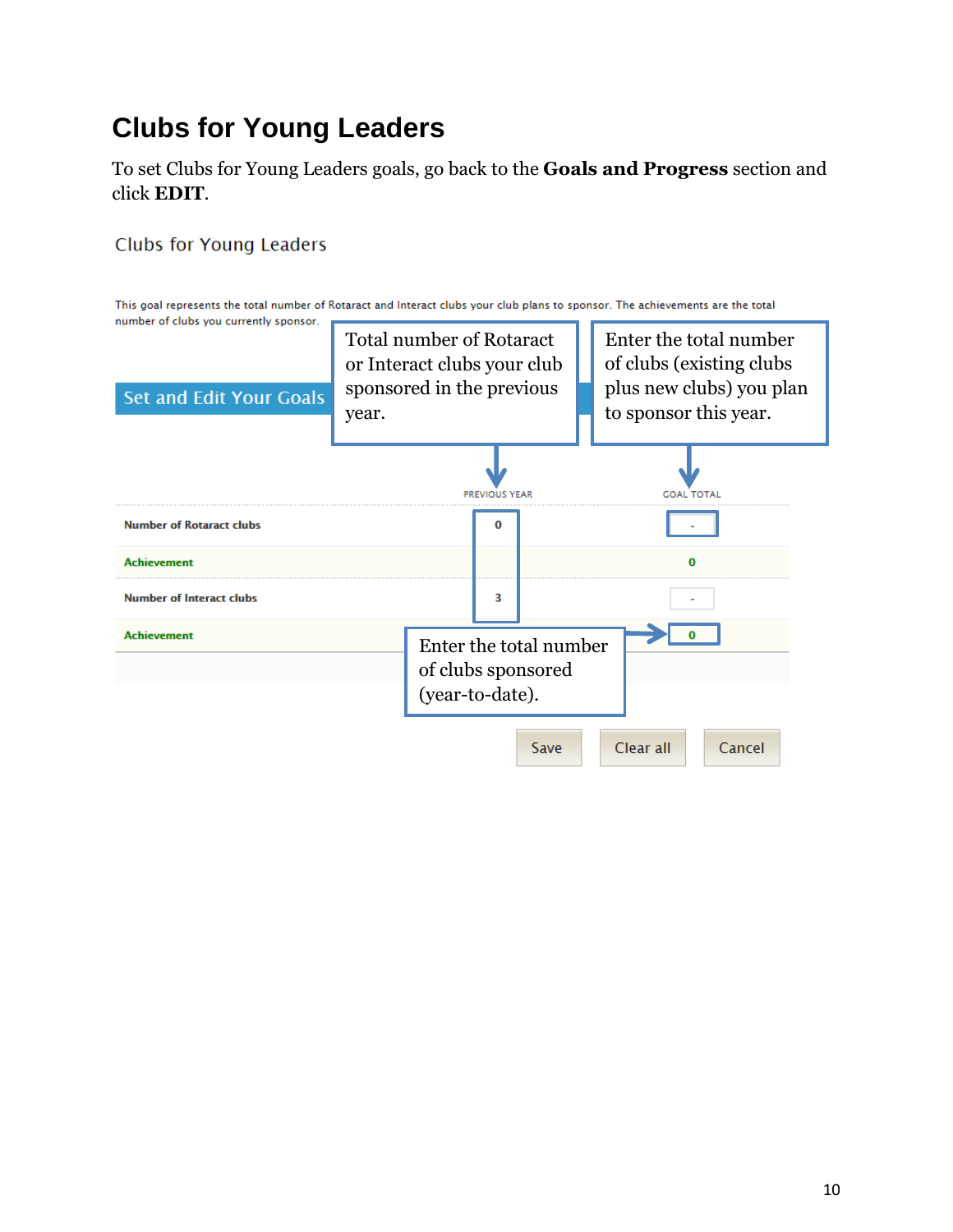## <span id="page-10-0"></span>**Youth Program Participants**

### Youth Program Participants

Through Rotary Youth Exchange program, students travel internationally to explore other cultures. During Rotary Youth Leadership Awards (RYLA) events, participants develop leadership skills that will benefit communities and businesses in the future.

This goal represents the total number of youth program participants your club plans to sponsor this year. The achievements are the total number of participants your club has sponsored this year.

<span id="page-10-1"></span>

| <b>Set and Edit Your Goals</b>                    | Number of                 | participants your<br>club sponsored in<br>the previous year. |           | Number of<br>participants you<br>plan to sponsor<br>this year. |
|---------------------------------------------------|---------------------------|--------------------------------------------------------------|-----------|----------------------------------------------------------------|
|                                                   |                           | <b>PREVIOUS YEAR</b>                                         |           | GOAL TOTAL                                                     |
| <b>Number of inbound Youth Exchange students</b>  |                           |                                                              |           |                                                                |
| <b>Achievement</b>                                |                           |                                                              |           |                                                                |
| <b>Number of outbound Youth Exchange students</b> |                           |                                                              |           |                                                                |
| <b>Achievement</b>                                |                           |                                                              |           |                                                                |
| <b>Number of RYLA participants</b>                |                           |                                                              |           |                                                                |
| <b>Achievement</b>                                | of participants<br>date). | Enter the total number<br>sponsored (year-to-                |           |                                                                |
|                                                   |                           | Save                                                         | Clear all | Cancel                                                         |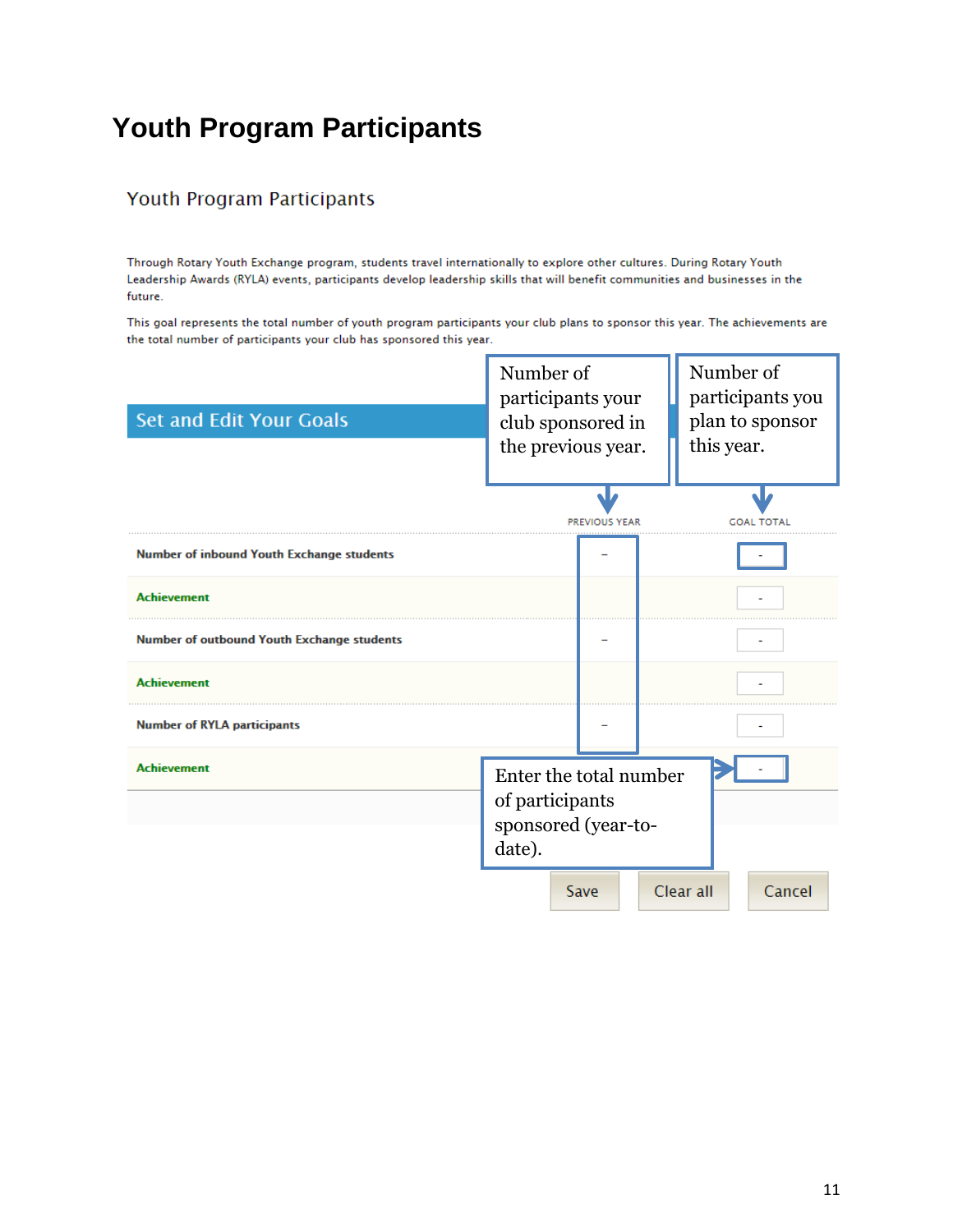# **Foundation Giving**

|                   |                                  |                                                                                                                           |                                     |                            | District 8100   Club TEST Club013                                                                                                                                                                                                                                 |  |  |
|-------------------|----------------------------------|---------------------------------------------------------------------------------------------------------------------------|-------------------------------------|----------------------------|-------------------------------------------------------------------------------------------------------------------------------------------------------------------------------------------------------------------------------------------------------------------|--|--|
| Select            |                                  | Your Club<br>Service                                                                                                      | <b>Foundation Giving</b>            |                            |                                                                                                                                                                                                                                                                   |  |  |
| <b>Foundation</b> | <b>Club View</b>                 |                                                                                                                           |                                     |                            | Print Page                                                                                                                                                                                                                                                        |  |  |
| Giving.           | <b>District View</b>             | <b>Foundation Giving</b>                                                                                                  |                                     |                            |                                                                                                                                                                                                                                                                   |  |  |
|                   | Group View<br><b>Global View</b> | track and analyze their Foundation contributions.                                                                         |                                     |                            | Through Rotary Foundation participation and support, your club can make a difference in the lives of people around the globe.<br>Contributions to The Rotary Foundation enable Rotarians to carry out humanitarian and educational projects. This tab helps clubs |  |  |
|                   | <b>Resources</b>                 |                                                                                                                           |                                     |                            |                                                                                                                                                                                                                                                                   |  |  |
|                   | Reports                          |                                                                                                                           |                                     |                            |                                                                                                                                                                                                                                                                   |  |  |
|                   |                                  | <b>Trends</b>                                                                                                             |                                     |                            |                                                                                                                                                                                                                                                                   |  |  |
|                   |                                  | This chart shows your club's Annual Fund contributions over five years.                                                   |                                     |                            |                                                                                                                                                                                                                                                                   |  |  |
|                   |                                  | Click on the labels in the legends to add or remove features in the chart. Hover over points on the lines to see details. |                                     |                            |                                                                                                                                                                                                                                                                   |  |  |
|                   |                                  |                                                                                                                           | <b>Annual Fund Trend</b>            |                            |                                                                                                                                                                                                                                                                   |  |  |
|                   |                                  | \$50000                                                                                                                   | $2011 - 2016$                       |                            |                                                                                                                                                                                                                                                                   |  |  |
|                   |                                  | \$40000                                                                                                                   |                                     |                            |                                                                                                                                                                                                                                                                   |  |  |
|                   |                                  | \$30000                                                                                                                   |                                     |                            | Use the drop-                                                                                                                                                                                                                                                     |  |  |
|                   |                                  | SD<br>\$20000                                                                                                             |                                     |                            | down menu to see                                                                                                                                                                                                                                                  |  |  |
|                   |                                  | \$10000                                                                                                                   | your club's                         |                            |                                                                                                                                                                                                                                                                   |  |  |
|                   |                                  | \$0                                                                                                                       |                                     |                            |                                                                                                                                                                                                                                                                   |  |  |
|                   |                                  | $2011 - 12$                                                                                                               | donations to the<br>Annual Fund for |                            |                                                                                                                                                                                                                                                                   |  |  |
|                   |                                  |                                                                                                                           | <b>Coal</b>                         |                            | the last five vears.                                                                                                                                                                                                                                              |  |  |
|                   |                                  |                                                                                                                           | ← Year To Date                      |                            |                                                                                                                                                                                                                                                                   |  |  |
|                   |                                  |                                                                                                                           |                                     |                            |                                                                                                                                                                                                                                                                   |  |  |
|                   |                                  | <b>Annual Fund Trends</b>                                                                                                 |                                     |                            | YEAR 2015-16 ▼                                                                                                                                                                                                                                                    |  |  |
|                   |                                  |                                                                                                                           | $2015 - 16$                         |                            |                                                                                                                                                                                                                                                                   |  |  |
|                   |                                  | 0 USD<br><b>GOAL</b>                                                                                                      | 0%<br><b>ACHIEVED</b>               | 0 USD<br><b>PER CAPITA</b> | 19,800 USD<br>YEAR TO DATE                                                                                                                                                                                                                                        |  |  |
|                   |                                  |                                                                                                                           |                                     |                            |                                                                                                                                                                                                                                                                   |  |  |
|                   |                                  |                                                                                                                           |                                     |                            |                                                                                                                                                                                                                                                                   |  |  |
|                   |                                  | <b>Goals and Progress</b>                                                                                                 |                                     |                            |                                                                                                                                                                                                                                                                   |  |  |
|                   |                                  |                                                                                                                           |                                     |                            | Current, incoming, and immediate past club leaders can click "Edit" to set goals and achievements. All club members can click                                                                                                                                     |  |  |
|                   |                                  | "View" to see goal details.                                                                                               |                                     |                            | Then click <b>EDIT</b>                                                                                                                                                                                                                                            |  |  |
|                   |                                  | Select the year you want to edit or view.                                                                                 |                                     |                            | to update a goal.                                                                                                                                                                                                                                                 |  |  |
|                   | Select                           |                                                                                                                           |                                     |                            |                                                                                                                                                                                                                                                                   |  |  |
|                   | your year                        | $2014 - 15$                                                                                                               | $2015 - 16$<br>$2016 - 17$          |                            |                                                                                                                                                                                                                                                                   |  |  |
|                   | to set                           |                                                                                                                           |                                     |                            | $\mathscr{D}$ EDIT                                                                                                                                                                                                                                                |  |  |
|                   | goals.                           | <b>Annual Fund</b> ②                                                                                                      |                                     |                            |                                                                                                                                                                                                                                                                   |  |  |
|                   |                                  | 19,800 USD<br>$2015 - 16$                                                                                                 | - USD<br>$2016 - 17$                |                            | 0 USD<br>$2016 - 17$                                                                                                                                                                                                                                              |  |  |
|                   |                                  | YEAR TO DATE                                                                                                              | GOAL                                |                            | YEAR TO DATE                                                                                                                                                                                                                                                      |  |  |
|                   |                                  | $\triangledown$ Details                                                                                                   |                                     |                            |                                                                                                                                                                                                                                                                   |  |  |
|                   |                                  |                                                                                                                           |                                     |                            |                                                                                                                                                                                                                                                                   |  |  |
|                   |                                  |                                                                                                                           | $2015 - 16$<br>YEAR TO DATE         | $2016 - 17$<br><b>GOAL</b> | <b>5-YEAR HIGH</b>                                                                                                                                                                                                                                                |  |  |
|                   |                                  | <b>Annual Fund</b>                                                                                                        | 19,800 USD                          | - USD                      | 41,991 USD                                                                                                                                                                                                                                                        |  |  |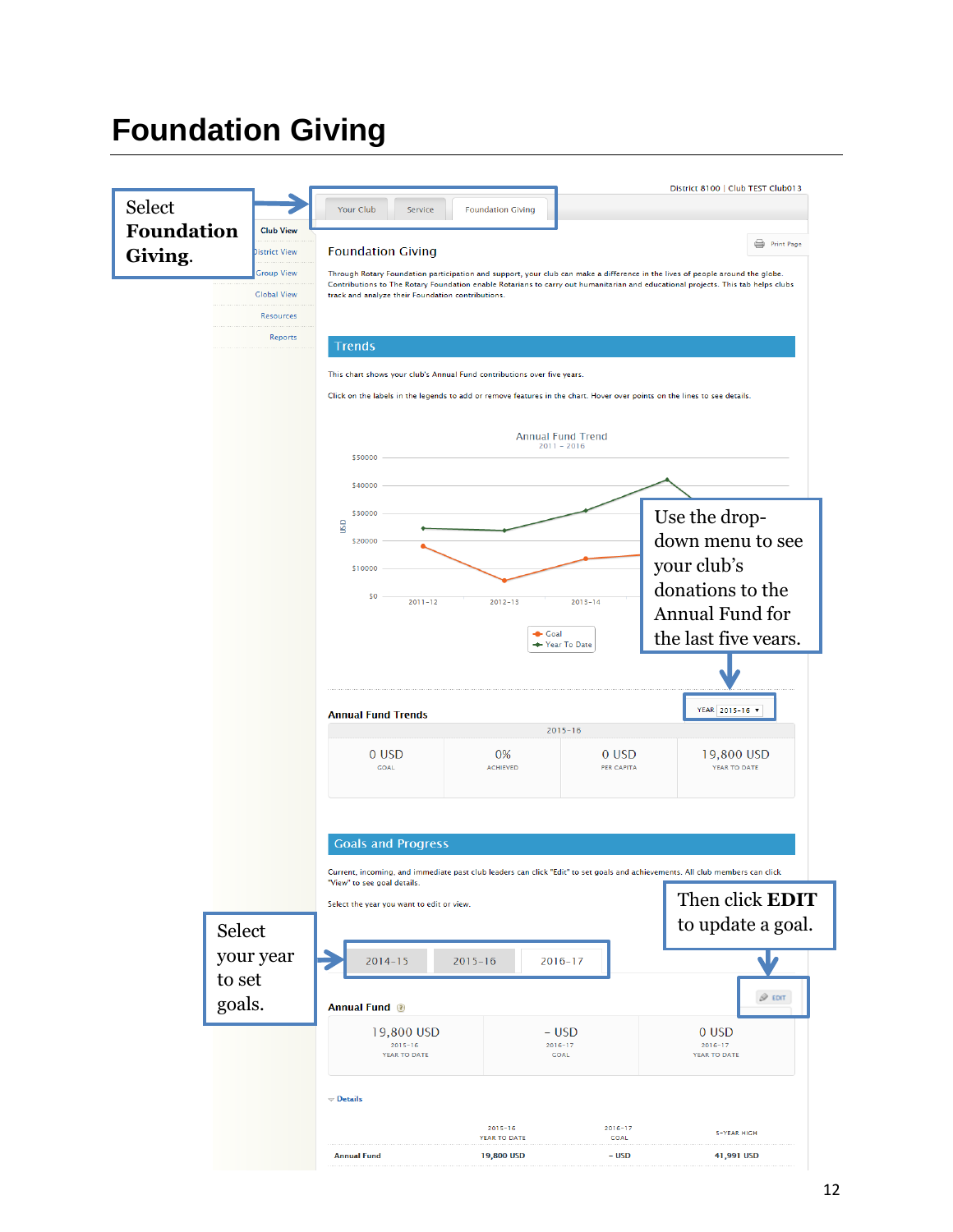## <span id="page-12-2"></span><span id="page-12-0"></span>**Annual Fund**

### <span id="page-12-1"></span>Annual Fund ®

Your Annual Fund goal represents how much you would like your club and club members to contribute to The Rotary Foundation's Annual Fund. Enter your club's goal below. For more information about the Annual Fund, click the Help icon.



## **PolioPlus Fund**

### PolioPlus Fund @

End Polio Now. Be a part of history and help Rotary achieve a polio-free world. Contributions to the PolioPlus Fund are eligible for Paul Harris Fellow recognition.